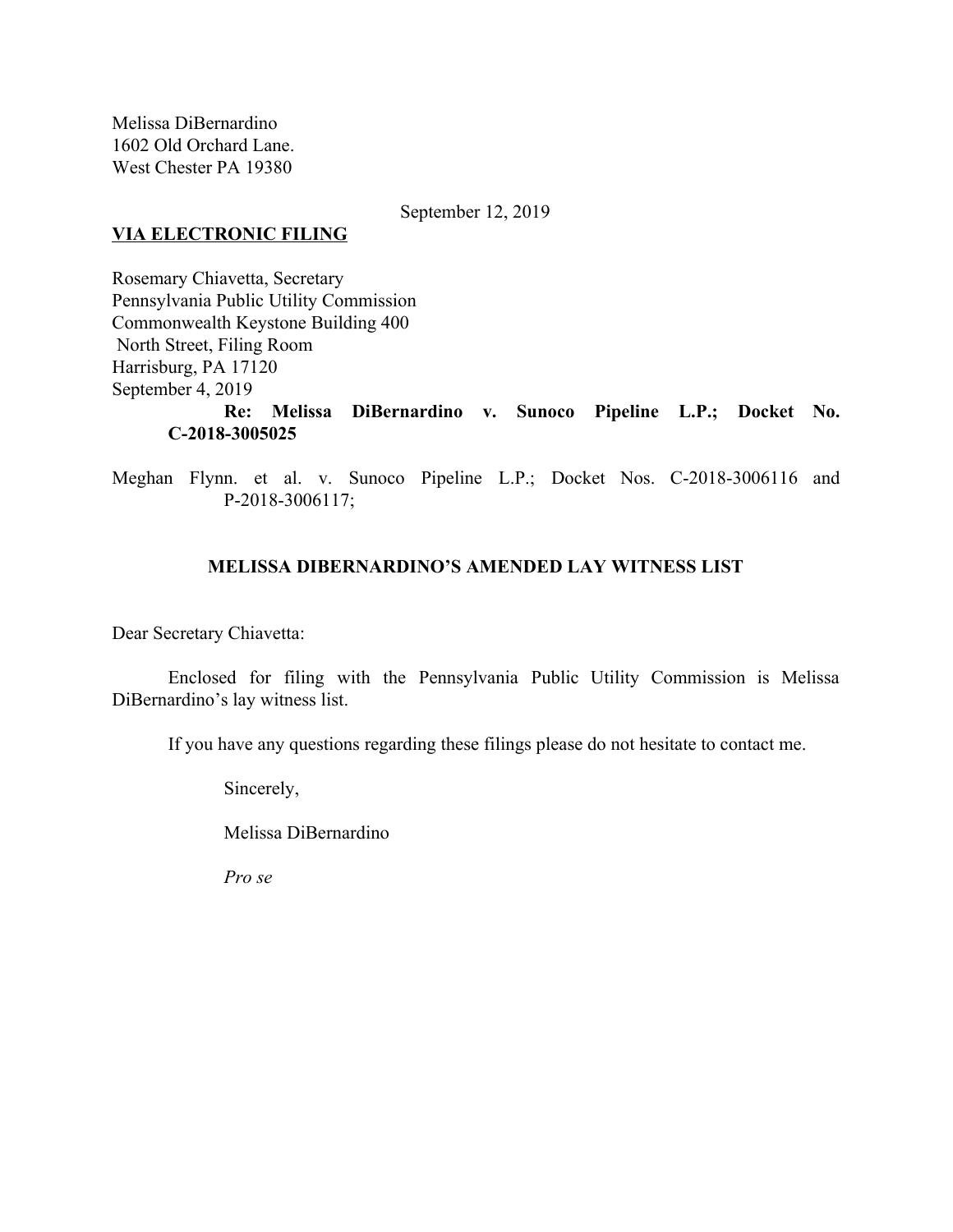September 12, 2019

Rosemary Chiavetta, Secretary Pennsylvania Public Utility Commission Commonwealth Keystone Building 400 North Street, Filing Room Harrisburg, PA 17120

# **BEFORE THE PENNSYLVANIA PUBLIC UTILITY COMMISSION**

#### **MELISSA DIBERNARDINO** :

:**Docket No. C-2018-3005025** Complainant

v.: **SUNOCO PIPELINE L.P**., Respondent.

: MEGAN FLYNN *et al*

:

**Docket Nos .C-2018-3006116** v. **P-2018-3006117** SUNOCO PIPELINE L.P.,:

# **AMENDED LIST LAY WITNESS**

# **William Turner or other individual (to be determined) from Chester County Department of Emergency Services**

Testify to information presented to County Officials responsible for public safety, preparedness and emergency plans in place and other information consistent with my complaint.

601 Westtown Road, Suite 012 West Chester, PA 19380 (610) 344-5011 (office) (484) 401-8778 (cell)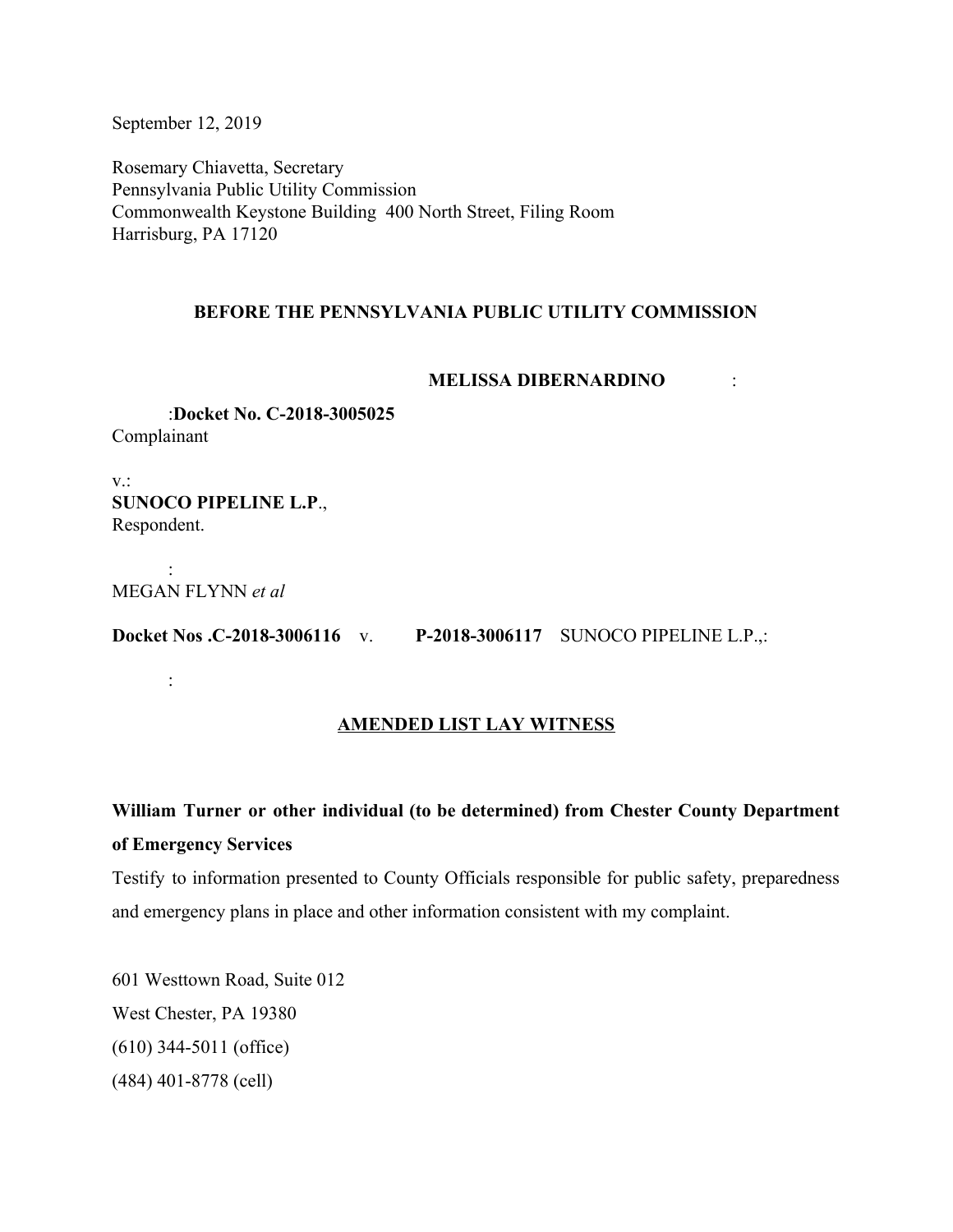## **Margaret Egan, Saints Peter & Paul School Principal**

Will testify to school emergency plans, communication with Sunoco/Energy Transfer and other information consistent with my complaint.

1327 E Boot Rd West Chester, PA 19380 (610) 696.1000

#### **Caroline Hughes - Saints Peter & Paul School Parent**

Will testify to concerns and issues raised in my complaint as a fellow parent.

(484) 883-1156 1101 Amalfi Drive West Chester, Pa 19380

#### **Kevin Miller** - East Goshen Emergency Management Coordinator

Mr. Miller can testify to our township's plans for emergency, evacuation and response. Additionally, he can speak for information received from Sunoco and other issues raised in my complaint.

East Goshen Township 1580 Paoli Pike West Chester, PA 19380-6199 Phone: (610) 692-7171

I intend to give testimony during the October hearing.

I reserve the right for friendly cross examination of witnesses for other complainants and intervenors at the October 23rd and 24th Hearing.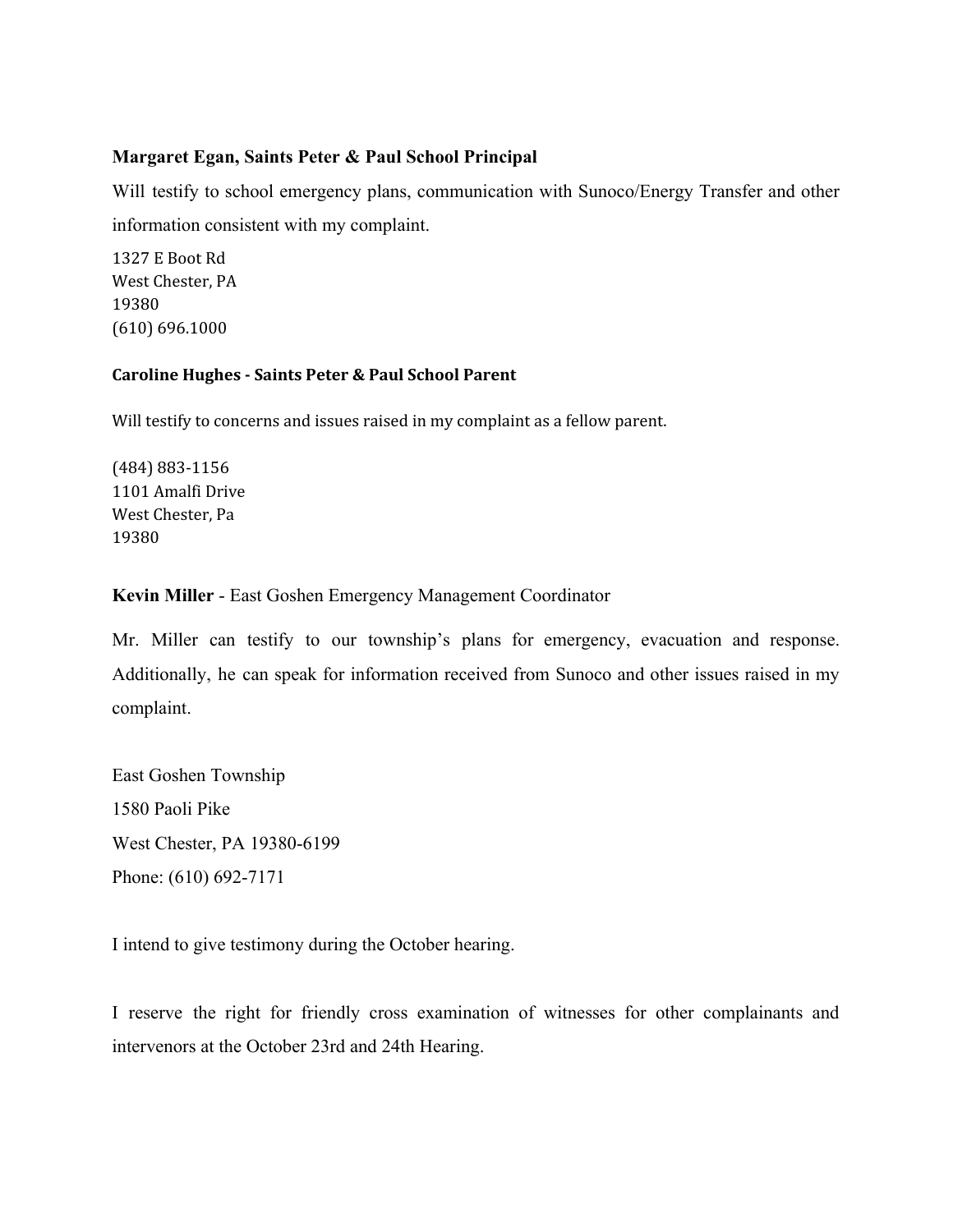*Respectfully Submitted*, Melissa DiBernardino

Thomas J. Sniscak, Esq [tjsniscak@hmslegal.com](mailto:tjsniscak@hmslegal.com)

Kevin J. McKeon [kjmckeon@hmslegal.com](mailto:kjmckeon@hmslegal.com)

Whitney E. Snyder [@hmslegal.com](mailto:wesnyder@hmslegal.com)

Robert D. Fox, Esq. Neil S. Witkes, Esp. Diana A. Silva, Esq. [rfox@mankogold.com](mailto:rfox@mankogold.com) [nwitkes@mankogold.com](mailto:nwitkes@mankogold.com) [dsilva@mankogold.com](mailto:dsilva@mankogold.com)

Michael Bomstein [mbomstein@gmail.com](mailto:mbomstein@gmail.com)

Anthony D. Kanagy, Esquire Garrett P. Lent, Esquire [akanazy@postschell.com](mailto:akanazy@postschell.com) [glent@postschell.com](mailto:glent@postschell.com)

Rich Raiders, Esq. [rich@raiderslaw.com](mailto:rich@raiderslaw.com)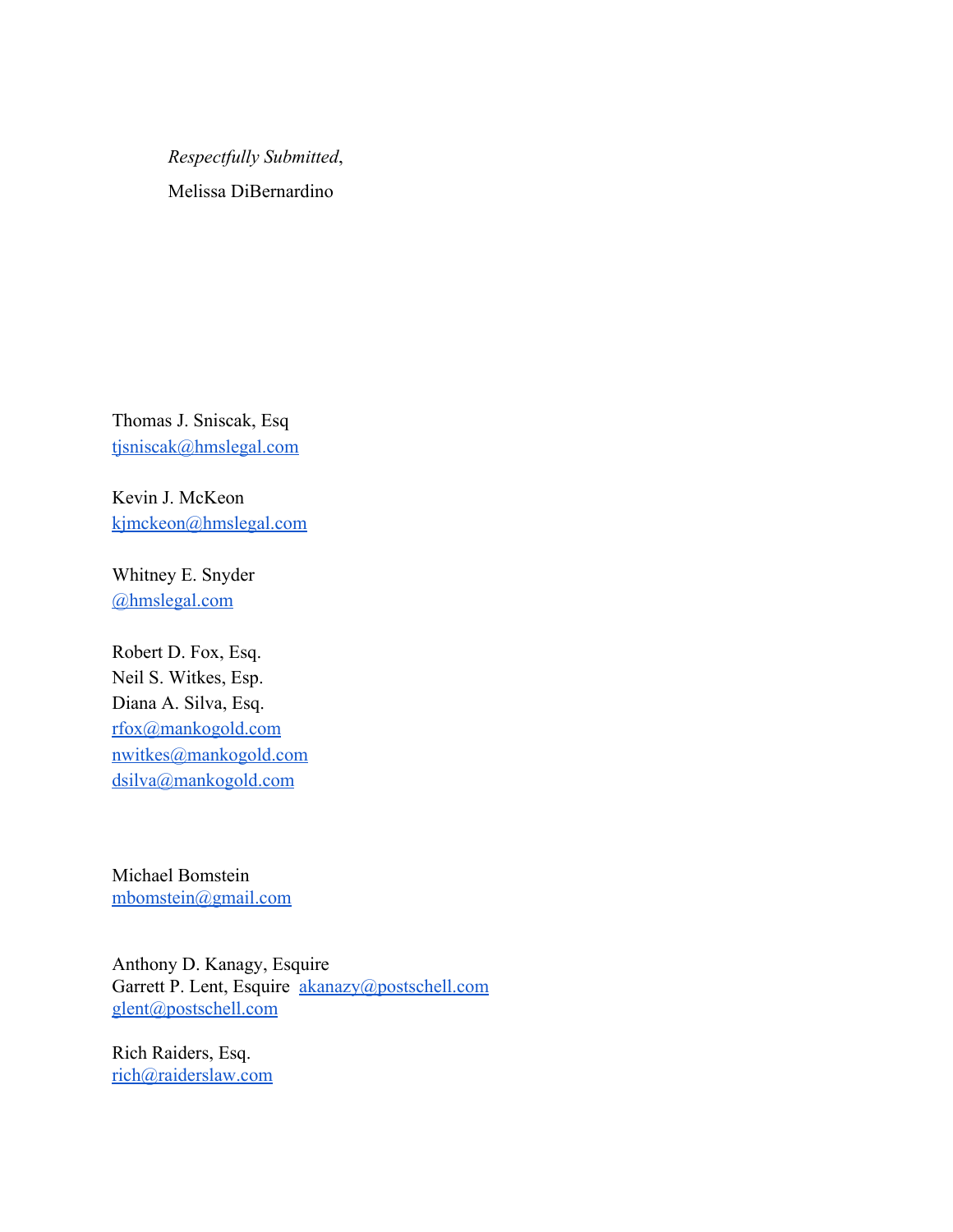Vince M. Pompo, Esq. Guy. A. Donatelli, Esq Alex J. Baumler, Esq. [vpompo@lambmcerlane.com](mailto:vpompo@lambmcerlane.com) [Gdonatelli@lambmcerlane.com](mailto:Gdonatelli@lambmcerlane.com) [abaumler@lambmcerlane.com](mailto:abaumler@lambmcerlane.com)

Margaret A. Morris, Esq. [mmorris@regerlaw.com](mailto:mmorris@regerlaw.com)

Leah Rotenberg, Esq. [rotenberg@mcr-attorneys.com](mailto:rotenberg@mcr-attorneys.com)

Mark L. Freed [mlf@curtinheefner.com](mailto:mlf@curtinheefner.com)

James R. Flandreau [jflandreau@pfblaw.com](mailto:jflandreau@pfblaw.com)

David J. Brooman Richard Sokorai Mark R. Fischer [dbrooman@highswartz.com](mailto:dbrooman@highswartz.com) [rsokorai@highswartz.com](mailto:rsokorai@highswartz.com) [mfischer@highswartz.com](mailto:mfischer@highswartz.com)

Thomas Casey [tcaseylegal@gmail.com](mailto:tcaseylegal@gmail.com)

Josh Maxwell [jmaxwell@downingtown.org](mailto:jmaxwell@downingtown.org)

Laura Obenski [ljobenski@gmail.com](mailto:ljobenski@gmail.com)

Stephanie M. Wimer [stwimer@pa.gov](mailto:stwimer@pa.gov)

Michael Maddren, Esq.